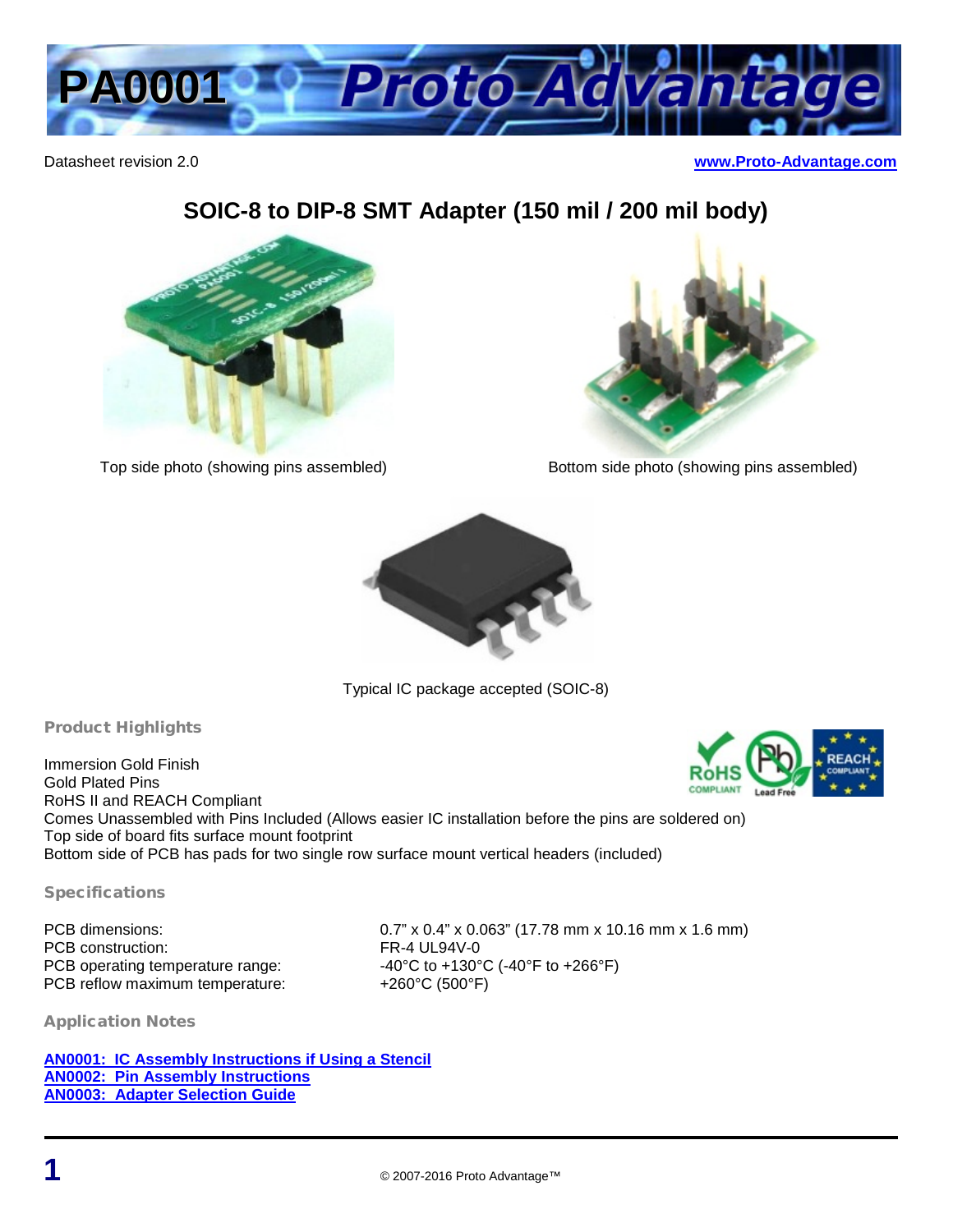| <b>DIMENSIONS</b> |      |      |      |        |       |      |
|-------------------|------|------|------|--------|-------|------|
| REF.              | mm   |      |      | inches |       |      |
|                   | MIN. | TYP. | MAX. | MIN.   | TYP.  | MAX. |
| A                 |      | 2.90 |      |        |       |      |
| B                 |      | 2.50 |      |        |       |      |
| C.                |      | 0.60 |      |        |       |      |
| D                 |      | 0.67 |      |        |       |      |
| e                 |      | 1.27 |      |        |       |      |
| F                 |      |      |      |        | 0.300 |      |
| G                 |      |      |      |        | 0.100 |      |
| н                 |      |      |      |        | 0.025 |      |

**Top View (SMT Footprint)**



(Representative drawing only - not to scale)